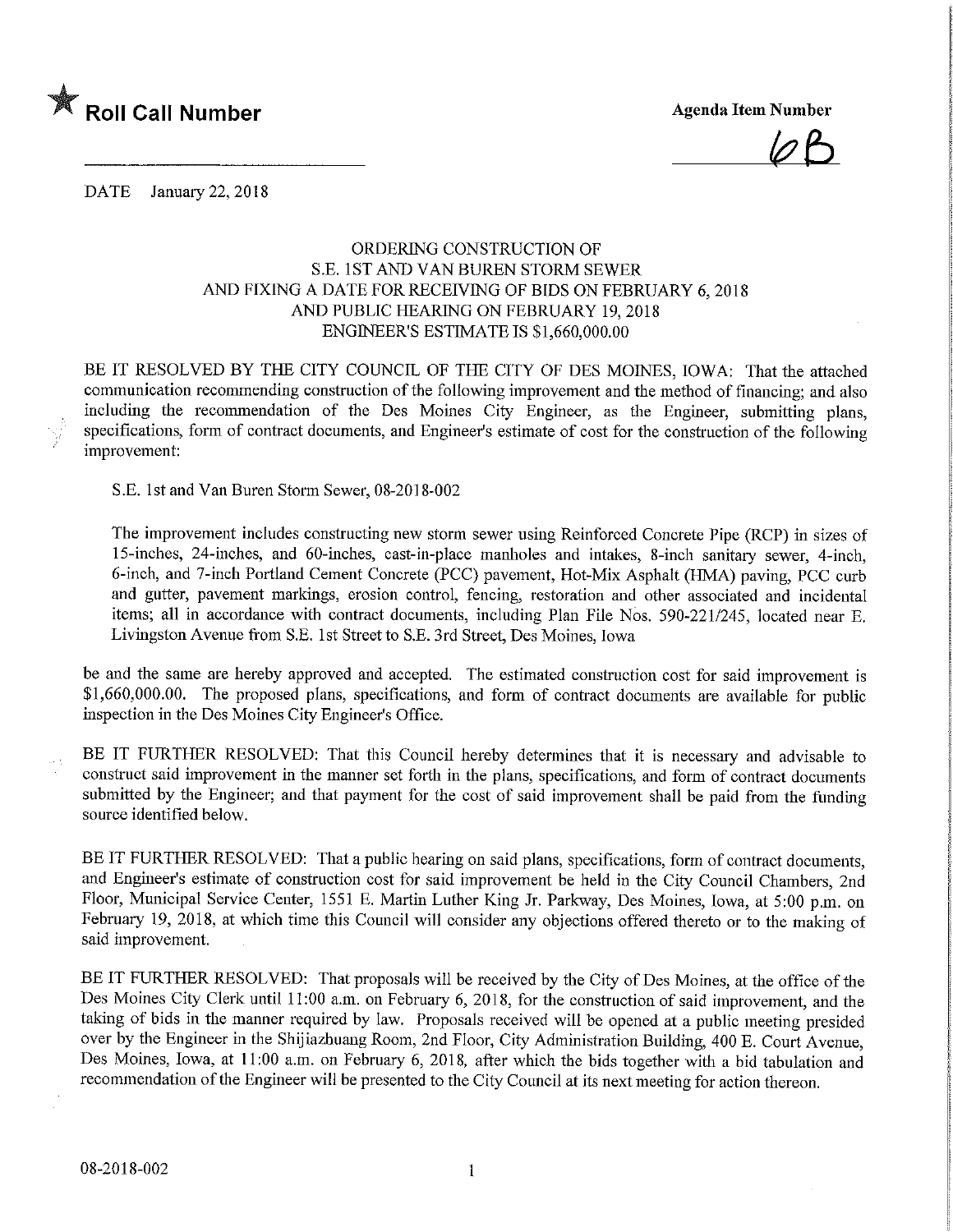

**Agenda Item Number** 

DATE January 22, 2018

BE IT FURTHER RESOLVED: That an appropriate Notice to Bidders for said improvement be posted, and Notice of Public Hearing for said improvement be published in the Des Moines Register, all as provided and directed by Chapter 26 and/or 314, Code of Iowa.

(City Council Communication Number  $\sqrt{8}$  O2 $\varphi$  attached.)

Moved by to adopt.

FORM APPROVED: FUNDS AVAILABLE

Kathleen Vanderpool Deputy City Attorney

Robert L. Fagen Des Moines Finance Director

Funding Source: 2017-2018 CIP, Page Storm - 6, Flood Mitigation Improvements, SM087, Being: State Flood Mitigation funds

|  | <b>APPROVED</b> |
|--|-----------------|
|  |                 |
|  |                 |
|  |                 |

I, Diane Rauh, City Clerk of said City Council, hereby certify that at a meeting of the City Council, held on the above date, among other proceedings the above was adopted.

IN WITNESS WHEREOF, I have hereunto set my hand and affixed my seal the day and year first above written.

Mayor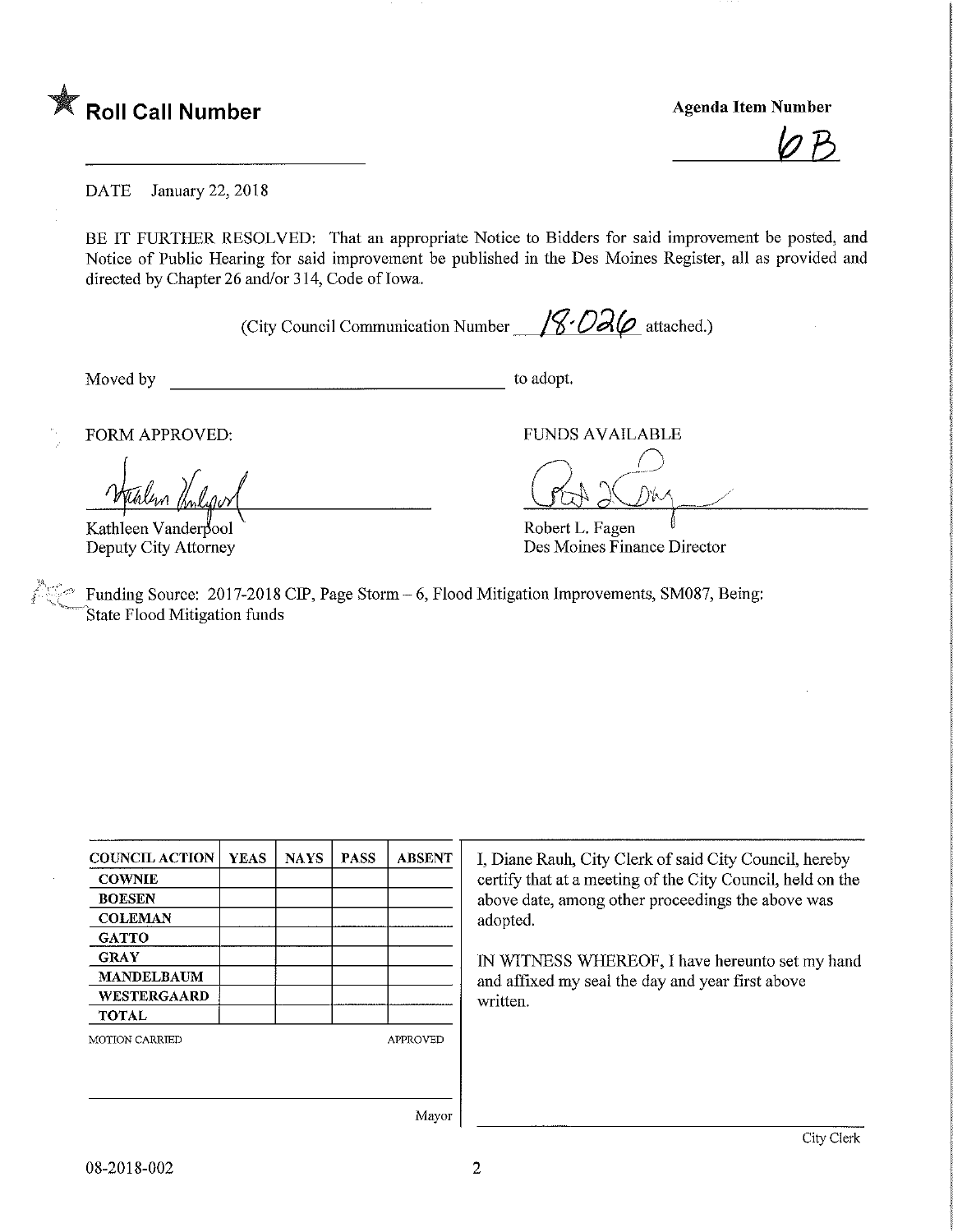## **CONSTRUCTION ESTIMATE**

DEPARTMENT OF ENGINEERING CITY OF DES MOINES, IOWA

Activity ID 08-2018-002

1/4/2018

## PROJECT: SE 1ST AND VAN BUREN STORM SEWER

|                 |   |                                                                             | <b>ESTIMATED UNITS</b> |                | <b>AMOUNT</b> |              |
|-----------------|---|-----------------------------------------------------------------------------|------------------------|----------------|---------------|--------------|
| NO.             |   | <b>DESCRIPTION</b>                                                          | UNIT                   | <b>TOTAL</b>   | UNIT PRICE    | <b>TOTAL</b> |
| 1               |   | <b>Traffic Control</b>                                                      | <b>LS</b>              | 1              | \$15,000.00   | \$15,000.00  |
| $\overline{2}$  |   | Preconstruction Crack and Damage Survey                                     | <b>LS</b>              | 1              | \$10,000.00   | \$10,000.00  |
| 3               |   | <b>Construction Survey</b>                                                  | LS                     | $\mathbf 1$    | \$10,000.00   | \$10,000.00  |
| 4               |   | Mobilization                                                                | <b>LS</b>              | $\mathbf 1$    | \$120,115.00  | \$120,115.00 |
| 5               |   | Concrete Washout                                                            | <b>LS</b>              | $\mathbf 1$    | \$1,000.00    | \$1,000.00   |
| 6               |   | Clearing & Grubbing                                                         | <b>LS</b>              | $\mathbf 1$    | \$10,000.00   | \$10,000.00  |
| 7               | * | Subgrade Preparation                                                        | SY                     | 1016           | \$5.00        | \$5,080.00   |
| 8               |   | * Modified Subbase, 6-inch Depth                                            | SY                     | 904            | \$15.00       | \$13,560.00  |
| 9               |   | Sanitary Sewer, Trenched, DIP, 8-inch                                       | LF                     | 25             | \$300.00      | \$7,500.00   |
| 10              |   | Removal of Sanitary Sewer, DIP 8-inch                                       | LF                     | 25             | \$50.00       | \$1,250.00   |
| 11              |   | Storm Sewer, Trenched, Class III RCP, 15-inch                               | LF                     | 25             | \$130.00      | \$3,250.00   |
| 12              |   | Storm Sewer, Trenched, Class III RCP, 24-inch                               | LF                     | 10             | \$225.00      | \$2,250.00   |
| 13              |   | Storm Sewer, Trenched, Class III RCP, 60-inch                               | LF                     | 748            | \$700.00      | \$523,600.00 |
| 14              |   | Storm Sewer, Trenched, Class IV RCP, 60-inch                                | LF                     | 171            | \$750.00      | \$128,250.00 |
| 15              |   | Storm Sewer, Trenchless, Class IV RCP, 60-inch                              | LF                     | 216            | \$2,000.00    | \$432,000.00 |
| 16              |   | Removal of Storm Sewer, RCP, 15-inch                                        | LF                     | 25             | \$30.00       | \$750.00     |
| 17              |   | Removal of Storm Sewer, RCP, 24-inch                                        | LF                     | 30             | \$30.00       | \$900.00     |
| 18              |   | RCP Storm Sewer Plug with Gasket, 60-inch Diameter                          | $\mathsf{E}\mathsf{A}$ | $\mathbf{1}$   | \$1,500.00    | \$1,500.00   |
| 19              |   | Manhole, SW-404, 10-FT x 10-FT Cast-In-Place with 48-inch ID<br>Riser       | EA                     | 4              | \$30,000.00   | \$120,000.00 |
| 20              |   | Manhole, SW-404, 10-FT x 4-FT Cast-In-Place with 48-inch ID<br><u>Riser</u> | EA                     | $\overline{2}$ | \$20,000.00   | \$40,000.00  |
| 2 <sup>1</sup>  |   | Intake, SW-511                                                              | EA                     | 1              | \$4,000.00    | \$4,000.00   |
| 22 <sub>1</sub> |   | Remove Manhole                                                              | EA                     | 1              | \$1,000.00    | \$1,000.00   |
| 23              |   | Remove Intake                                                               | EA                     | 1              | \$1,000.00    | \$1,000.00   |
| 24              |   | Pavement, PCC, 7-inch Thickness                                             | SY                     | 122            | \$80.00       | \$9,760.00   |
|                 |   |                                                                             |                        |                |               |              |